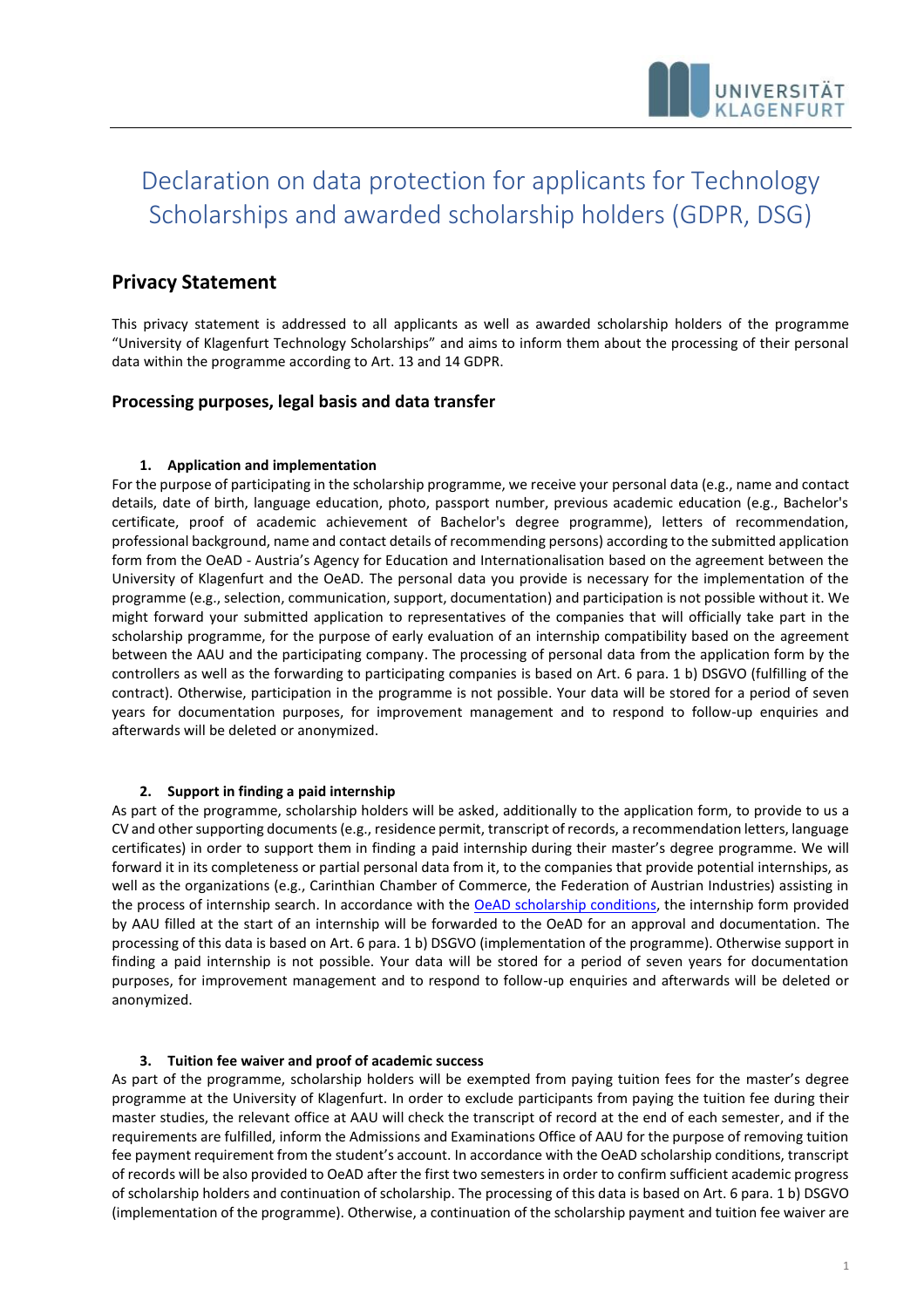

not possible. Your data will be stored for a period of seven years for documentation purposes, for improvement management and to respond to follow-up enquiries and afterwards will be deleted or anonymized.

#### **4. Discount for a German Language Course**

In the scope of the scholarship programme, scholarship holders have a possibility to attend German language course in the language centre *[Deutsch in Österreich](https://dia.aau.at/)*. Scholarship holders can apply for a German course via email sent to the International Office. In order to reserve a spot in the language course and provide the advantage of the discounted price, we will forward the following data to *Deutsch in Österreich*: first name, last name, date of birth, gender, email address, country of origin, level of the current German language knowledge and scholarship holder status. The processing is based on the consent given in the individual case. Your data will be stored for a period of seven years for documentation purposes, for improvement management and to respond to follow-up enquiries and afterwards will be deleted or anonymized.

#### **5. Documentation and public relations**

During the programme there will be a number of events where scholarship holders may participate. For documentation purposes, photos will be taken here and there during those events. The processing of this data is based on Art. 6 para. 1 b) DSGVO (implementation of the event), Art. 6 para. 1 a) DSGVO (consent through participation) and Art. 6 para. 1 f) DSGVO (legitimate interest of the University of Klagenfurt in effective press and public relations work to accompany the event and its documentation). The objective of the scholarship programme is promoted by the press and public relations work with regard to publicizing the event itself and conveys the message that participation is worthwhile. Furthermore, it shall promote the University of Klagenfurt's internationalization efforts. Hence, the focus is not on the image of faces, but on the general documentation of the event.

Art. 6 para. 1 a) DSGVO (consent): The processing is based on the consent given in the individual case. Your data will be stored for a period of seven years for documentation purposes, for improvement management and to respond to follow-up enquiries and afterwards will be deleted or anonymized.

#### **6. Publication of portrait pictures, personal statements and final scientific reports**

In connection with the scholarship programme, we would like to publish parts of the final report that participants have to write in accordance with the [OeAD scholarship conditions](https://oead.at/fileadmin/Dokumente/oead.at/ICM/Scholars/IN_ScholarshipConditions.pdf) at the end of their scholarship period as part of the participation, a short personal statements submitted by the participants and/or a portrait photograph voluntarily taken or provided by them along with the full name, age, country of origin, information on participation in the German language course, study programme at the university and total number of ECTS credit points passed by the time of processing of the information and possible information about an internship, that the holder may have participated in (such as length of the internship, as well as the name of the employer and the place where internship is/was done) on the webpage and social media of the University of Klagenfurt (e.g. Facebook, Instagram) and in printed and digital material in connection to the Technology Scholarships programme (including but not limited to flyers, advertisement, brochure, reports, newspapers/magazines). The processing is based on the consent given in the individual case. Your data will be stored for a period of seven years for documentation purposes, for improvement management and to respond to follow-up enquiries and afterwards will be deleted or anonymized.

#### **7. Forwarding personal data to the stakeholders**

Personal data (portrait picture, personal statement, final report, full name, age, country of origin, information on participation in the German language course, study programme at the university, total number of ECTS credit points passed by the time of processing of the information and possible information about an internship, that the holder may have participated in (such as length of the internship, as well as the name of the employer and the place where internship is/was done)) may also be forwarded to potential funding partners which are in contact with AAU and show interest in supporting the scholarship programme an[d current funding partners](https://www.aau.at/en/study/student-life/scholarships-grants/technology-scholarships/) as well as promoters of the Technology Scholarships programme in the form of printed and digital material (e.g., flyer, reports) according to the agreement between the University of Klagenfurt and the partner. The forwarding of the data is based on Art. 6 para. 1 b) DSGVO (implementation of the programme). Otherwise, participation in the programme is not possible. Your data will be stored for a period of seven years for documentation purposes, for improvement management and to respond to follow-up enquiries and afterwards will be deleted or anonymized.